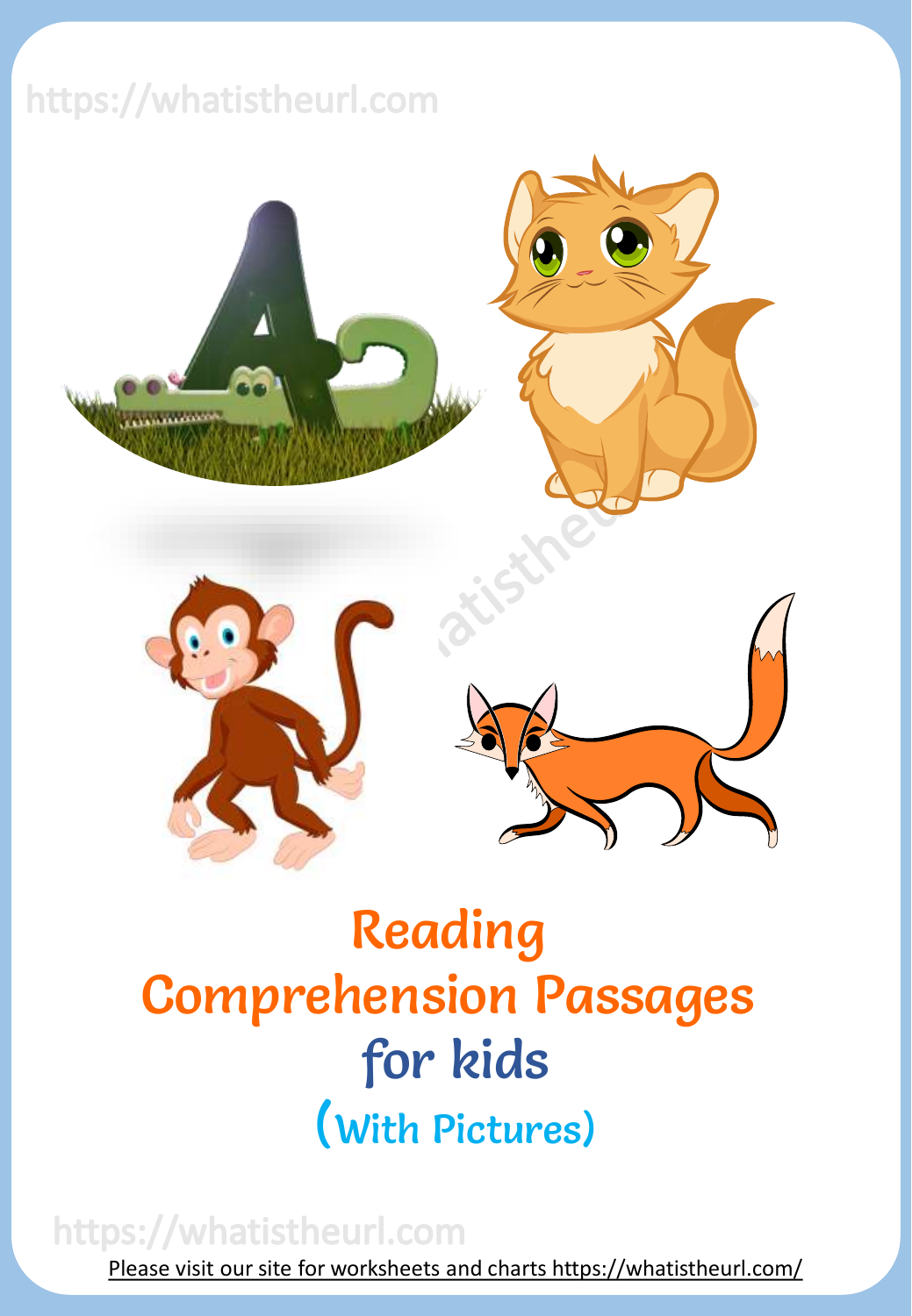https://whatistheurl.com

My cat is the best. She is so soft and

fluffy. I love to pet her.

She purrs when I do.

She is also very playful.

She loves to chase

balls and string.



What are we talking about?

a) candies b) a cat c) games

Does the cat like petting?

a) yes b) no

The cat chases balls and  $\hphantom{a}$ 

a) balls b) dogs c) strings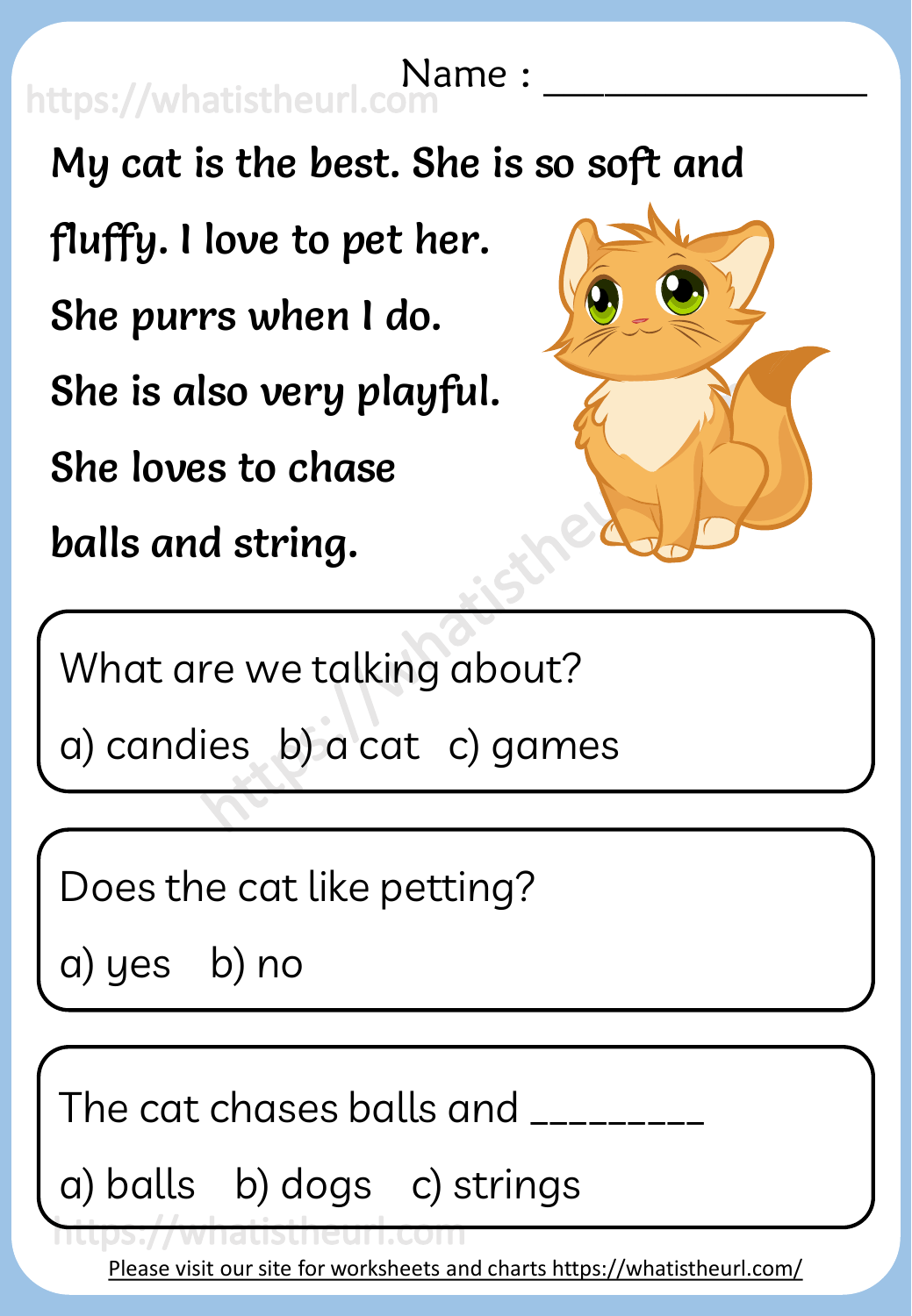I saw lots of animals at the zoo. I saw a big elephant. It was very big! I also saw a lion. It was very scary! I saw a monkey too. It was so funny! I had a lot of fun at the zoo. https://whatistheurl.com

Where did I go?

a) school b) a zoo c) party

The elephant was

a) tiny b) small c) big

Which animal was funny?

a) lion b) elephant c) monkey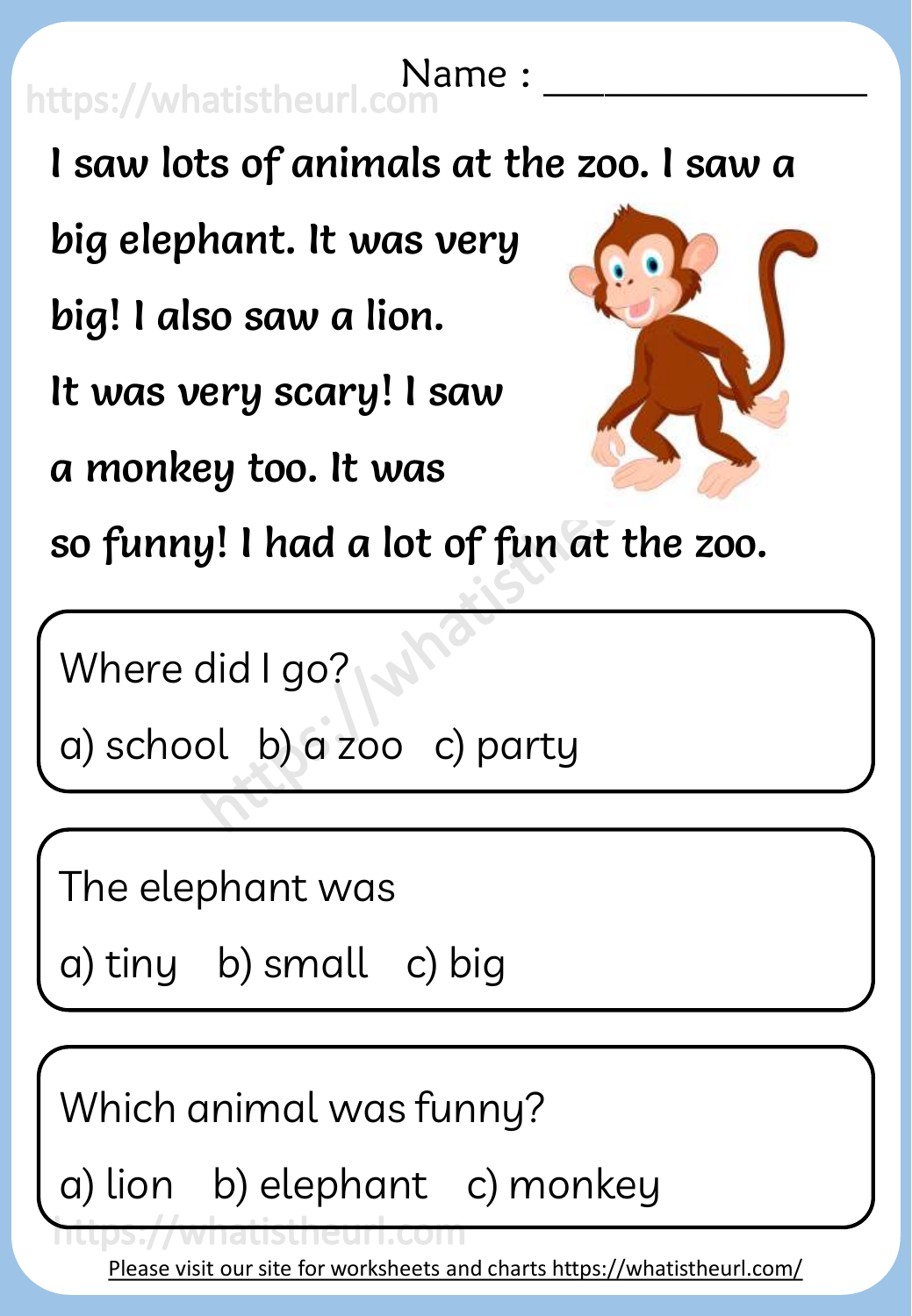| Name://whatistheurl.com                    |
|--------------------------------------------|
| The fox has a long snout, pointy ears, and |
| a fluffy tail. He is very                  |
| quick and sly. The foxes                   |
| live in the forest.                        |
| He is a very good                          |
| hunter.                                    |
|                                            |

What is the animal here?

a) It is fox b) a cat c) a tiger

The fox has a \_\_\_\_\_\_\_\_ ear.

a) tiny b) pointy c) big

The foxes live in the \_\_\_\_\_\_\_\_\_

a) hills b) city c) forest

**TILLD**